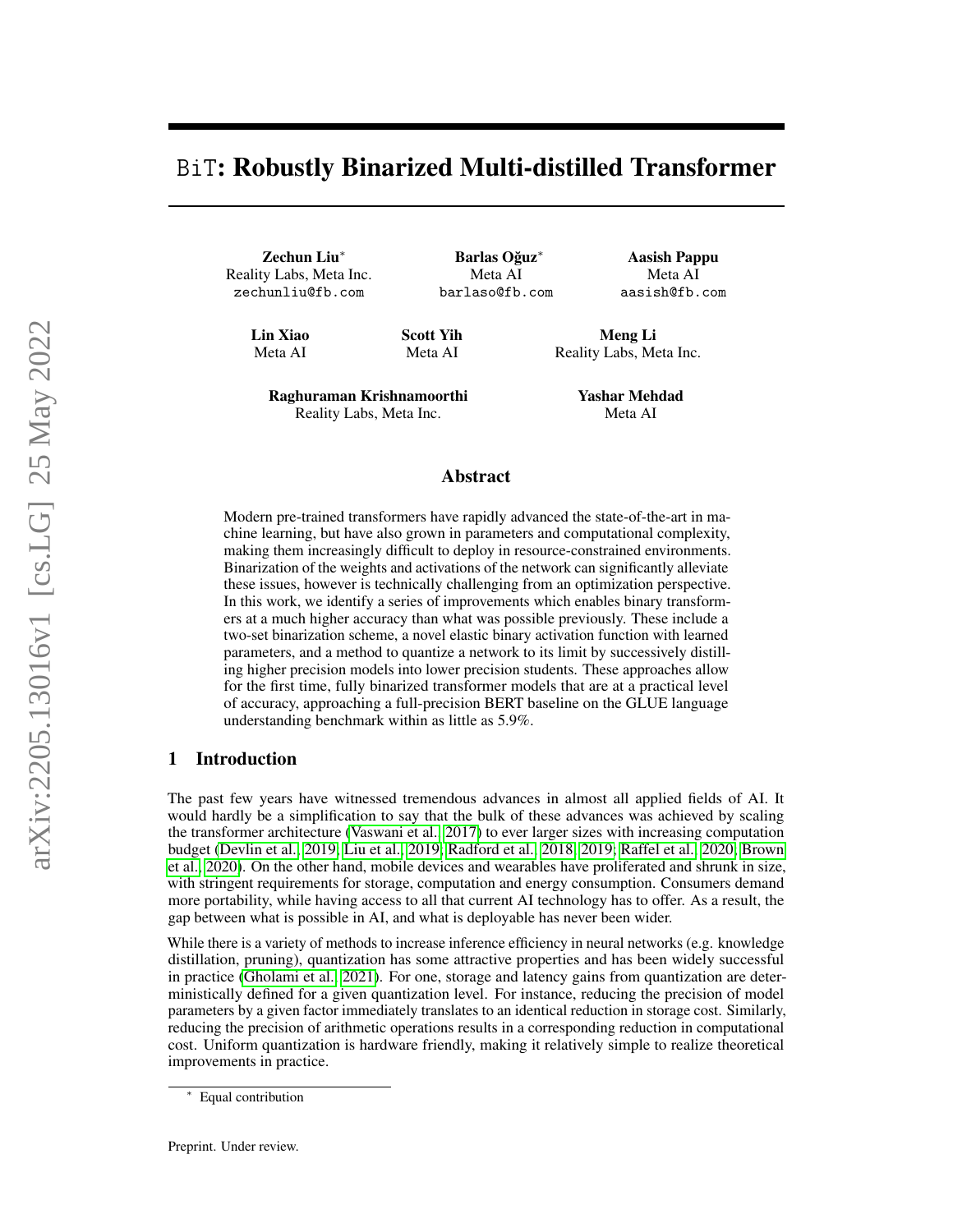Binarization represents the extreme limit of quantization, promising a  $32\times$  reduction in storage over full-precision (32-bit) models. Moreover, binary arithmetic completely eliminates multiplications in favor of bit-wise XNOR operations [\(Courbariaux et al., 2016;](#page-9-3) [Rastegari et al., 2016\)](#page-11-2), enabling even further improvements when using special purpose hardware. Energy efficiency improvements between 100-1000x have been claimed to be possible with binary neural networks (BNNs), over their full-precision counterparts [\(Nurvitadhi et al., 2016\)](#page-10-3).

The obvious challenge with binarization is the difficulty of optimization. While all quantization is discontinuous, higher precisions allow approximating the full-precision network to a better extent, where with BNNs, this becomes much harder. Surprisingly, researchers in computer vision have been able to demonstrate BNNs with remarkable accuracy [\(Liu et al., 2018;](#page-10-4) [Qin et al., 2020;](#page-10-5) [Martinez et al.,](#page-10-6) [2020\)](#page-10-6). Unfortunately, while these works have mostly been developed on convolutional architectures for image tasks, they have not generalized well to transformer models. For instance, recent work [\(Qin](#page-10-7) [et al., 2021\)](#page-10-7) has shown that a BERT [\(Devlin et al., 2019\)](#page-9-0) model with binary weights and activations lags its full-precision counterpart by as much as 20 points on average on GLUE dataset. Even for weights-only binarization, the loss landscape was shown to be too irregular, and recent work resorted to complex and specialized methods such as weight-splitting from half-width models to achieve a reasonable accuracy [\(Bai et al., 2021\)](#page-9-4).

With this background, we tackle the problem of fully binarizing transformer models to a high level of accuracy. With the expansion trend of transformers towards becoming the standard architecture choice for all fields of AI, we believe a solution to this problem could be highly impactful.

Our approach follows the same paradigm as previous work, based on knowledge distillation [\(Hinton](#page-10-8) [et al., 2015\)](#page-10-8) from higher precision models using the straight-through estimator (STE) of [Bengio et al.](#page-9-5) [\(2013\)](#page-9-5). In view of the optimization difficulties, we take the following steps to ensure that the student and teacher models are well-matched:

- In Section [3](#page-2-0) we describe a robust binarization framework, which allows the binary student network to better match the output distribution of the teacher. This allows us to achieve SoTA results for extreme activation quantization with BERT, producing models with little loss in accuracy down to a quantization level of binary weights and 2-bit activations and improves over previous setups by large margins in the fully binary (1-bit) setting. It also leads to competitive results for weight binarization with 4-bit activations using a single knowledge distillation step.
- To further improve binary models, we propose a multi-distillation approach, described in Section [4.](#page-5-0) Instead of distilling directly into a fully binary model, we first distill an intermediate model of medium precision and acceptable accuracy. This model then becomes the teacher in the next round of distillation into increasingly quantized models. Such a method ensures that the student model doesn't drift too far from the teacher, while also ensuring as good an initialization as possible. We call the resulting model BiT<sup>[2](#page-1-0)</sup>.

In the vanilla setting without data augmentation, our approach reduces the accuracy gap to a fullprecision BERT-base model by half on the GLUE [\(Wang et al., 2019\)](#page-11-3) benchmark compared to the previous SoTA. When using data augmentation, we are able to reduce the absolute accuracy gap to only 5.9 points (from over 15 points previously). In addition to the fully binary setting, we also report SoTA results with binary weights and 2-bit activations, where our models trail the full-precision baseline by only 3.5 points.

# 2 Background

## 2.1 Transformer architecture

The transformer model of [Vaswani et al.](#page-11-0) [\(2017\)](#page-11-0) is composed of an embedding layer, followed by N transformer blocks and a linear output layer. Each transformer block consists of a multi-head attention layer followed by a feed-forward network, as shown in Figure [1.](#page-3-0) The multi-head attention layer is a concatenation of  $K$  scaled dot-product attention heads, defined by:

$$
Attention(Q, K, V) = softmax\left(\frac{QK^T}{\sqrt{d_k}}\right)V
$$

<span id="page-1-0"></span><sup>2</sup> Short for Binarized Transformer.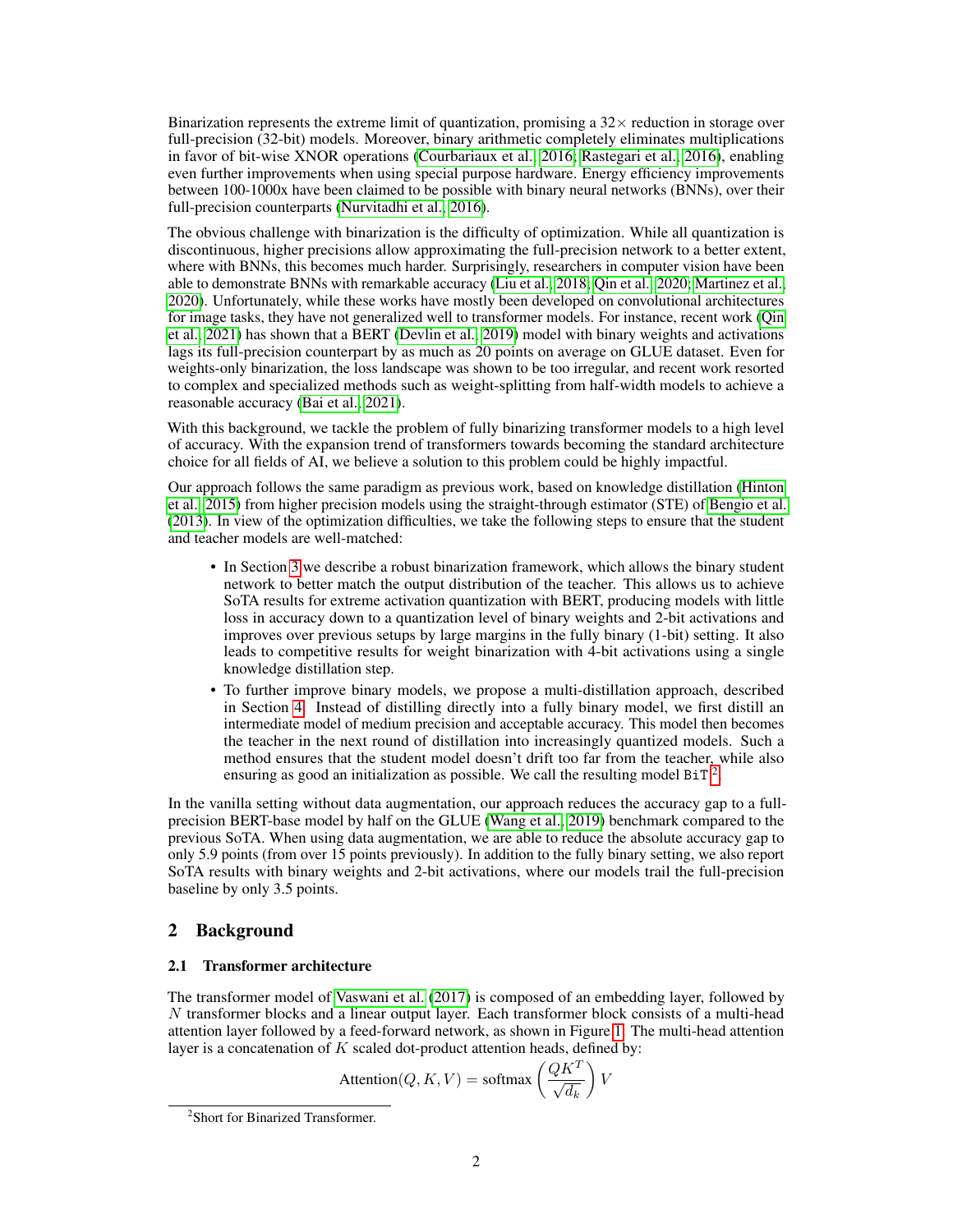where  $d_k$  is the dimension of each key,  $Q, K, V$  are weight matrices for the query, key and value respectively. As such, the computation in a transformer model is limited to linear matrix multiplications and additions, pointwise non-linearities (most commonly Sigmoid [\(Han & Moraga,](#page-10-9) [1995\)](#page-10-9), GeLU [\(Hendrycks & Gimpel, 2016\)](#page-10-10) or ReLU [\(Nair & Hinton, 2010\)](#page-10-11) ) and the Softmax operation [\(Bridle, 1989\)](#page-9-6).

# 2.2 Quantization

A vector w is uniformly quantized to b-bit precision, if its entries are restricted to the set  $\{0, 1, \ldots, 2^b -$ 1} for asymmetric case or  $\{-2^b, -2^b + 1, \ldots, 2^b - 1\}$  for symmetric case, up to a real-valued scale  $\alpha$ . This allows vector operations to utilize lower precision arithmetic, making them more efficient by a factor of  $\frac{B}{b}$  compared to full-precision calculation using B bits. The scaling operation is still in higher precision, but if the dimensionality of  $w \gg \frac{B}{b}$ , then the extra computation is negligible.

A neural network with parameters quantized to  $b_w$  bits takes up  $\frac{B}{b_w}$  times less space. However, to take advantage of lower-precision arithmetic, the input vectors (activations) to each vector/matrix operation also need to be quantized. A network which has weights quantized to  $b_w$  bits and activations quantized to  $b_a$  bits is denoted as  $Wb_wAb_a$ . In this work, we're specifically interested in W1A1 transformers. Binary arithmetic is especially attractive, since multiplications reduce to XNOR operations, and can be implemented orders of magnitude more efficiently using specialized hardware [\(Nurvitadhi et al.,](#page-10-3) [2016\)](#page-10-3).

#### 2.3 Knowledge distillation

Knowledge distillation (KD) [\(Hinton et al., 2015\)](#page-10-8) is a technique whereby a student network can be trained to mimic the behavior of a teacher network. This is especially useful when the student network is more efficient and easier to deploy than the more complex and cumbersome teacher. The basic way of performing KD is by using the output distribution of the teacher model (p) as soft targets for training the student model. If q is the student model's output, then we have the loss term:

$$
\mathcal{L}_{\text{logits}} = \text{KL}(\mathbf{p}, \mathbf{q}) \tag{1}
$$

The advantage of KD over simple supervised training of a more efficient model is that the teacher model provides a richer training signal including model confidence for each output class.

For computer vision tasks, distilling the final logits solely works well for binary neural networks [\(Liu](#page-10-12) [et al., 2020\)](#page-10-12). If the student and teacher architectures are compatible, one can also distill intermediate activations for faster convergence and better transfer and generalization [\(Aguilar et al., 2020\)](#page-9-7):

$$
\mathcal{L}_{\text{reps}} = \sum_{i} ||r_i^s - r_i^t||^2,\tag{2}
$$

where  $r_i^s$  and  $r_i^t$  are the corresponding transformer block output activations from student and teacher.

# <span id="page-2-0"></span>3 Robust binarization setup

In this section we first bring together some best practices and minor improvements which we have found helpful in simplifying previous work and building a strong baseline. Then we present a novel activation binarization scheme, which we will show to be critical to achieve good performance.

#### <span id="page-2-1"></span>3.1 Two-set binarization scheme

In contrast to convolutional neural networks on images where the activations exhibit comparable distributions, different activations in transformer blocks are performing different functionalities, and thus vary in their output distributions. In particular, these activations can be divided into two categories: the activations after Softmax/ReLU layer that contains positive values only and the remaining activations with both positive and negative values (e.g., after matrix multiplication). If we denote by  $X_R$  the vector of activation values, then the two cases are  $X_R^i \in \mathbb{R}_+$  and  $X_R^i \in \mathbb{R}$ respectively.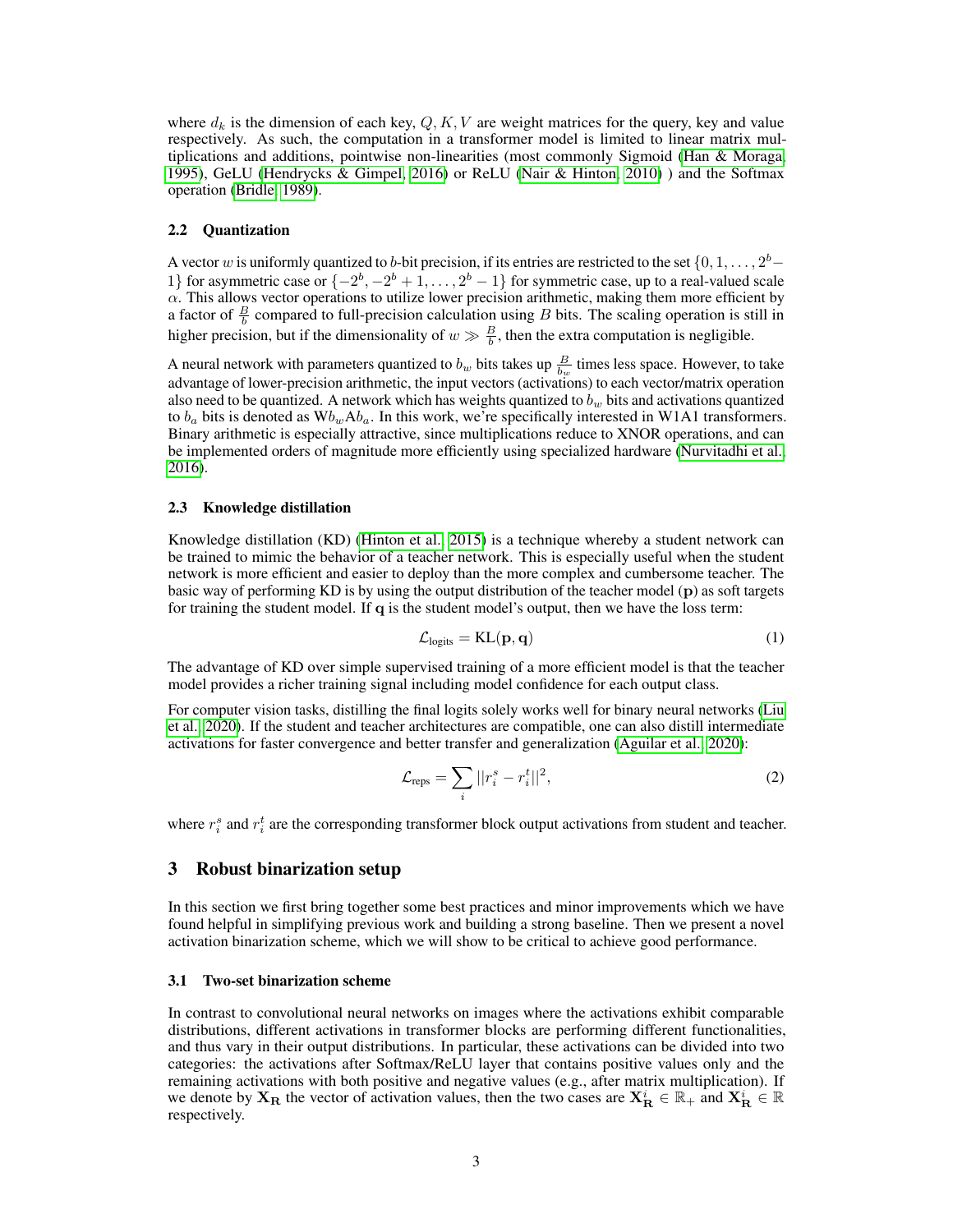<span id="page-3-0"></span>

Figure 1: Overview of BiT. A transformer block contains the multi-head self-attention and feedforward network. We binarize all the weights to  $\{-1, 1\}$  in the Embedding/Fully-Connected layers and binarize activations to  $\{0, 1\}$  for ReLU/Softmax outputs and to  $\{-1, 1\}$  for other layers.

For the former set (mostly the attention layers), mapping to the binary levels  $\{-1, 1\}$  would result in a severe distribution mismatch. Therefore we instead map non-negative activation layers to  $\mathbf{\hat{X}_B} \in \{0,1\}^n$  and binarize activation layers with  $\mathbf{X_B} \in \mathbb{R}^n$  to  $\mathbf{\hat{X}_B} \in \{-1,1\}^n$ , shown in Figure [1.](#page-3-0) While trivial, this previously overlooked adjustment is critical for performance (see Section [5.3\)](#page-7-0).

Optimal scaling factor in two sets Additionally, we apply a layer-wise scaling factor to binarized activations to reduce the binarization error, *i.e.*,  $X_B = \alpha \hat{X}_B$ . The optimal values of  $\alpha$  are different for the  $\mathbf{\hat{X}_B} \in \{0,1\}^n$  and  $\mathbf{\hat{X}_B} \in \{-1,1\}^n$  cases and can be calculated by minimizing the l2 error:

<span id="page-3-1"></span>
$$
\mathcal{J}(\alpha) = ||\mathbf{X}_{\mathbf{R}} - \alpha \hat{\mathbf{X}}_{\mathbf{B}}||^2
$$
  
\n
$$
\alpha^* = \underset{\alpha \in \mathbb{R}_+}{\arg \min} \mathcal{J}(\alpha)
$$
\n(3)

Following XNOR-Net [\(Rastegari et al., 2016\)](#page-11-2), by expanding Eq. [3,](#page-3-1) we have

$$
\mathcal{J}(\alpha) = \alpha^2 \hat{\mathbf{X}_B}^T \hat{\mathbf{X}}_B - 2\alpha \mathbf{X_R}^T \hat{\mathbf{X}}_B + \mathbf{X_R}^T \mathbf{X_R}
$$
(4)

For the layers with  $X_R \in \mathbb{R}^n$  we follow the traditional methods of binarizing activations [\(Rastegari](#page-11-2) [et al., 2016;](#page-11-2) [Liu et al., 2018\)](#page-10-4) by taking the sign of real-valued activations:

$$
\hat{\mathbf{X}}_{\mathbf{B}}^{i} = \text{Sign}(\mathbf{X}_{\mathbf{R}}^{i}) = \begin{cases}\n-1, & \text{if } \mathbf{X}_{\mathbf{R}}^{i} < 0 \\
+1, & \text{if } \mathbf{X}_{\mathbf{R}}^{i} \ge 0\n\end{cases}
$$
\n(5)

In that case,  $\hat{X_B}^T \hat{X_B} = n_{\mathbf{X_B}}$ , where  $n_{\mathbf{X_B}}$  is number of elements in  $X_R$ , and  $\alpha^*$  can be solved as:

$$
\alpha^* = \frac{\mathbf{X_R}^T \hat{\mathbf{X}}_{\mathbf{B}}}{n_{\mathbf{X_R}}} = \frac{||\mathbf{X_R}||_{l1}}{n_{\mathbf{X_R}}}
$$
(6)

For the activations in attention layers or after the ReLU non-linearity layers with  $X_R \in \mathbb{R}^n_+$ , we binarize the activations to  $\mathbf{\hat{X}_B} \in \{0,1\}^n$  by rounding the real-valued activations:

$$
\hat{\mathbf{X}}_{\mathbf{B}}^{i} = \lfloor \text{Clip}(\mathbf{X}_{\mathbf{R}}^{i}, 0, 1) \rfloor = \begin{cases} 0, & \text{if } \mathbf{X}_{\mathbf{R}}^{i} < 0.5 \\ 1, & \text{if } \mathbf{X}_{\mathbf{R}}^{i} \geq 0.5 \end{cases} \tag{7}
$$

In that case,  $\hat{\textbf{X}_B}^T \hat{\textbf{X}}_B = n_{\{\textbf{X_B}\geqslant0.5\}}$  where  $n_{\{\textbf{X_B}\geqslant0.5\}}$  denotes the number of elements in  $\textbf{X_R}$  that are greater than or equal to  $\overline{0.5}$ . Then  $\alpha^*$  can be solved as:

$$
\alpha^* = \frac{||\mathbf{X_R} \cdot \mathbf{1}_{\{\mathbf{X_R} \geqslant 0.5\}}||_{l1}}{n_{\{\mathbf{X_R} \geqslant 0.5\}}}
$$
(8)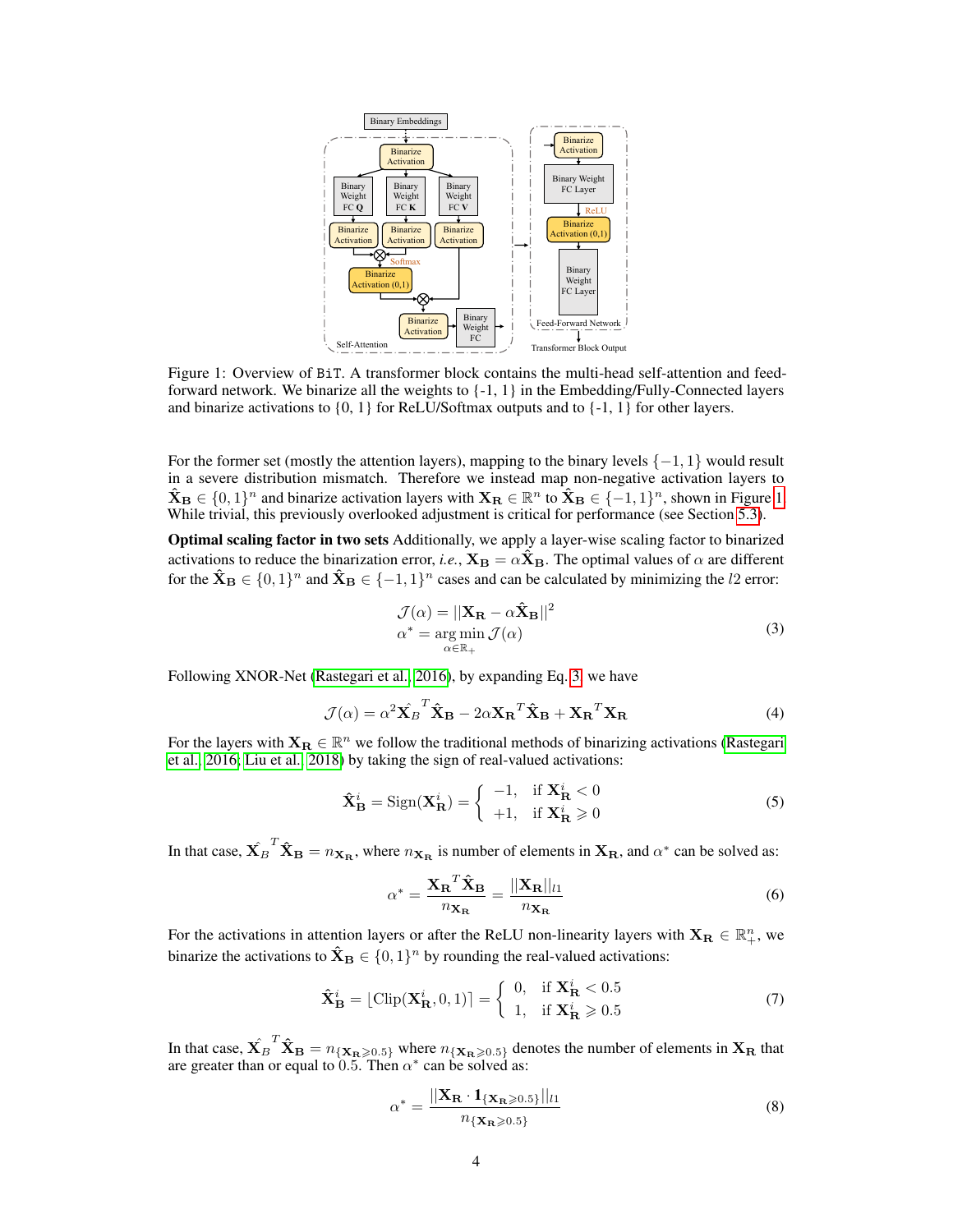#### <span id="page-4-0"></span>3.2 Best practices

We performed thorough experimentation and discovered the following modifications to be useful.

Simplified knowledge distillation Compared to previous BERT model binarization works [\(Bai et al.,](#page-9-4) [2021;](#page-9-4) [Qin et al., 2021\)](#page-10-7) which also attempt to distill the attention scores, we provide analysis and experimental results (Section [5.3\)](#page-7-0) showing that using only  $\mathcal{L}_{\text{reps}}$  from transformer block outputs and  $\mathcal{L}_{\text{logits}}$  is more effective while being simpler. We also forego the two-step distillation scheme of [Bai](#page-9-4) [et al.](#page-9-4) [\(2021\)](#page-9-4) in favor of a single step, joint distillation, where our training loss is simply  $\mathcal{L}_{\text{logits}} + \mathcal{L}_{\text{reps}}$ .

Mean subtraction in weight binarization For weight binarization, centeralizing the real-valued weights to be zero-mean before binarization can increase the information carrying capacity of the binary weights. Thus, for weight binarization, we have:  $\mathbf{W}_{\mathbf{B}}^i = \frac{||\mathbf{W}_{\mathbf{R}}||_{11}}{n_{\mathbf{W}_{\mathbf{D}}}}$  $\frac{\mathbf{W_R}||_{l1}}{n_{\mathbf{W_R}}}$ Sign $(\mathbf{W_R}^i - \overline{\mathbf{W}}_{\mathbf{R}})$ .

**Gradient clipping** Clipping gradients to 0 when  $X_{\mathbf{R}}^i \notin [-1, 1]$  (or  $X_{\mathbf{R}}^i \notin [0, 1]$  if  $\mathbf{\hat{X}}_{\mathbf{B}} \in \{0, 1\}^n$ ) is a common technique for training binarized neural networks. However, we find that clipping weight gradients is harmful for optimization. Once a weight is outside of the clip range, the gradient is fixed to 0, preventing further learning. This is not so for activations, since the activation value changes for each input. As a result, we apply gradient clipping only to activations but not to weights.

Non-linearity We prefer ReLU activations whenever the output range is non-negative.

Combining these, we are able to build a strong baseline, which improves the accuracy by 9.6% over naively binarized transformers. Additionally, these techniques allow us to train a weight binarized transformer network in a single training step using knowledge distillation (*i.e.*, without resorting to weight splitting as in BinaryBert [\(Bai et al., 2021\)](#page-9-4)) (See Section [5.3](#page-7-0) for details).

#### <span id="page-4-1"></span>3.3 Elastic binarization function

The fixed scaling and threshold derived previously works reasonably well, but might not be optimal since it ignores the distribution of the variable which is being binarized. Ideally, these parameters can be learned during training to minimize the target loss.

When using classical binarization methods, *i.e.*,  $\hat{X}_{B}^{i} =$  Sign( $X_{R}^{i}$ ), the binary output is independent of the scale of the real-valued input. However, in our case where  $\mathbf{\hat{X}_{B}^{i}} = [\text{Clip}(\mathbf{X_{R}^{i}}, 0, 1)]$ , this independence no longer holds. Learning the scaling and threshold parameters, and how to approximate the gradients precisely in the process becomes crucial for the final accuracy.

To handle this, we propose the elastic binarization function to rescale and shift the real-valued activations, where  $\alpha \in \mathbb{R}_+, \beta \in \mathbb{R}$ :

$$
\mathbf{X}_{\mathbf{B}}^{i} = \alpha \hat{\mathbf{X}}_{\mathbf{B}}^{i} = \alpha \lfloor \text{Clip}(\frac{\mathbf{X}_{\mathbf{R}}^{i} - \beta}{\alpha}, 0, 1) \rceil
$$
\n(9)

In the function, we initialize  $\alpha$  with  $\alpha^*$  in Sec. [3.1](#page-2-1) and  $\beta$  to be 0, and train it with gradients from the final loss. To back-propagate the gradients to  $\alpha$  through the discretized binarization function, we follow the practice in [Choi et al.](#page-9-8) [\(2018\)](#page-9-8); [Zhou et al.](#page-11-4) [\(2016\)](#page-11-4) to use straight-through estimator (STE) [\(Bengio et al., 2013\)](#page-9-5) to bypass the incoming gradients to the round function to be the outgoing gradients:

$$
\frac{\partial \mathbf{X}_{\mathbf{B}}^{i}}{\partial \alpha} = \hat{\mathbf{X}}_{\mathbf{B}}^{i} + \alpha \frac{\partial \hat{\mathbf{X}}_{\mathbf{B}}^{i}}{\partial \alpha}
$$
\n
$$
\stackrel{STE}{\approx} \hat{\mathbf{X}}_{\mathbf{B}}^{i} + \alpha \frac{\partial \text{Clip}(\frac{\mathbf{X}_{\mathbf{R}}^{i} - \beta}{\alpha}, 0, 1)}{\partial \alpha}
$$
\n
$$
= \begin{cases}\n0, & \text{if } \mathbf{X}_{\mathbf{R}}^{i} < \beta \\
\frac{\beta - \mathbf{X}_{\mathbf{R}}^{i}}{\alpha}, & \text{if } \beta \leq \mathbf{X}_{\mathbf{R}}^{i} < \alpha/2 + \beta \\
1 - \frac{\mathbf{X}_{\mathbf{R}}^{i} - \beta}{\alpha}, & \text{if } \alpha/2 + \beta \leq \mathbf{X}_{\mathbf{R}}^{i} < \alpha + \beta \\
1, & \text{if } \mathbf{X}_{\mathbf{R}}^{i} \geq \alpha + \beta\n\end{cases}
$$
\n(10)

Then the gradients *w.r.t.*  $\beta$  can be similarly calculates as:

$$
\frac{\partial \mathbf{X}_{\mathbf{B}}^i}{\partial \beta} \stackrel{STE}{\approx} \alpha \frac{\partial \text{Clip}(\frac{\mathbf{X}_{\mathbf{R}}^i - \beta}{\alpha}, 0, 1)}{\partial \beta} = \begin{cases} -1, & \text{if } \beta \leq \mathbf{X}_{\mathbf{R}}^i < \alpha + \beta \\ 0, & \text{otherwise} \end{cases}
$$
(11)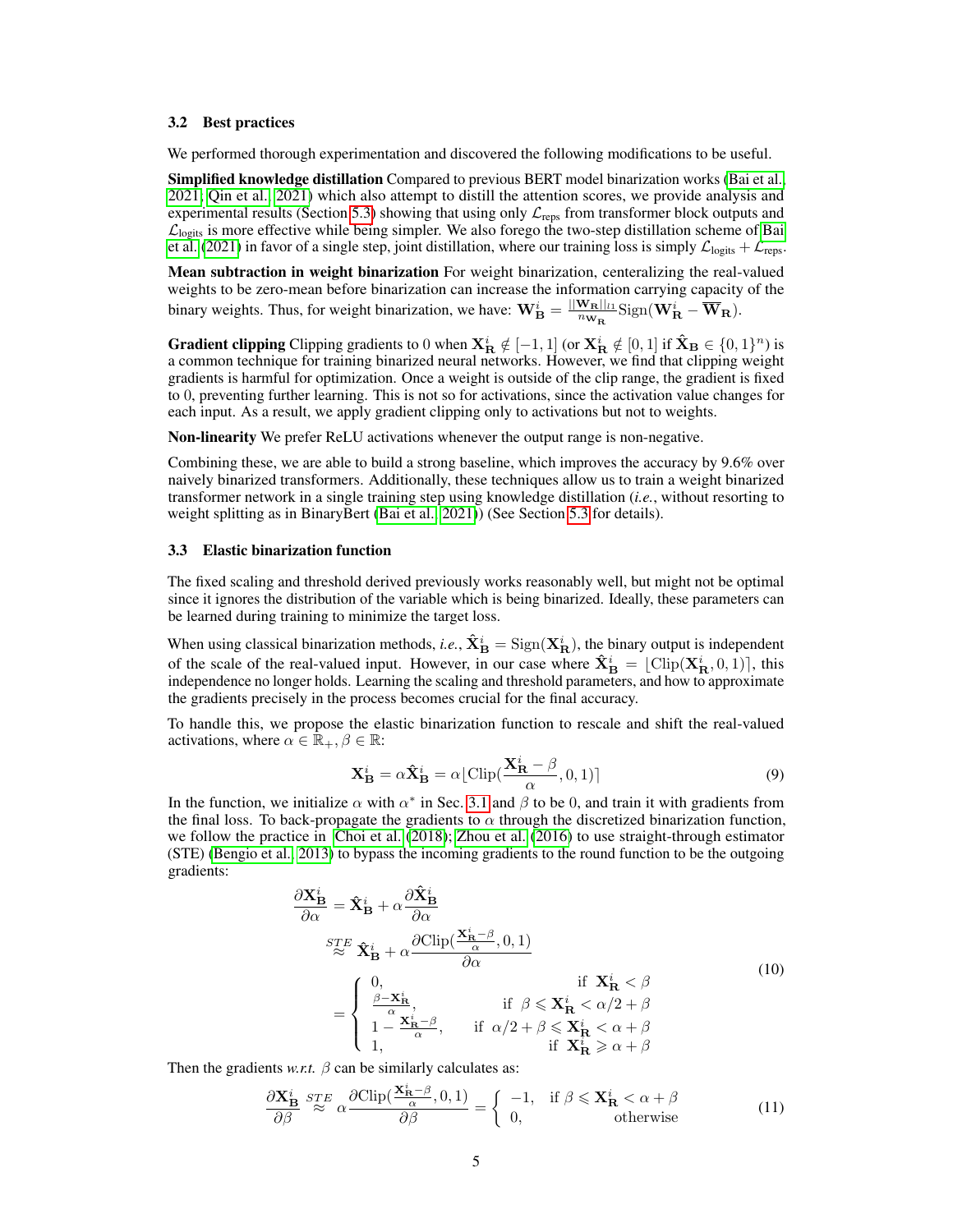<span id="page-5-1"></span>Algorithm 1 BiT: Multi-distillation algorithm

**Require:**  $D_{\text{train}}$ ,  $D_{\text{dev}}$  . Training Data . Training Data . Training Data . Training Data . Training Data . Training Data . Training Data . The sequence of  $D_{\text{rel}}$ . Training Data . The sequence of  $D_{\text{rel}}$ . Train **Require:**  $\mathbf{Q} = \{ (b_w^1, b_a^1), \dots, (b_w^k, b_a^k) \}$ 1:  $h_{\text{teacher}} \leftarrow h_0$ 2: for  $b_w^i, b_a^i$  in Q do 3:  $h_{student} \leftarrow$  Quantize( $h_{teacher}, b_w^i, b_a^i$ ) 4: KnowledgeDistill( $h_{student}, h_{teacher}, \mathcal{D}_{train}, \mathcal{D}_{dev}$ )<br>5:  $h_{teacher \leftarrow h_{student}}$  $h_{\text{teacher}} \leftarrow h_{\text{student}}$ 6: end for 7: return  $h_{student}$ 

 $\triangleright$  Full-precision Model <sup>a</sup>)} . Quantization Schedule

For the layers that contain both positive and negative real-valued activations *i.e.*,  $X_R \in \mathbb{R}^n$ , the binarized values  $\mathbf{\hat{X}_{B}} \in \{-1,1\}^{n}$  are indifferent to the scale inside the Sign function:  $\mathbf{X_{B}^{i}} =$  $\alpha \cdot \text{Sign}(\frac{\mathbf{X}_{\mathbf{R}}^i - \beta}{\alpha}) = \alpha \cdot \text{Sign}(\mathbf{X}_{\mathbf{R}}^i - \beta)$ . In that case, since the effect of scaling factor  $\alpha$  inside the Sign function can be ignored, the gradient *w.r.t.*  $\alpha$  can be simply calculated as  $\frac{\partial \mathbf{X}_{\mathbf{B}}^i}{\partial \alpha} = \text{Sign}(\mathbf{X}_{\mathbf{R}}^i - \beta)$ .

In our ablations (Section [5.3\)](#page-7-0) we show that using this simple elastic binarization function can bring a 15.7% accuracy boost over our strong baseline on the GLUE benchmark.

# <span id="page-5-0"></span>4 Multi-distilled binary transformer

Classical knowledge distillation (KD) [\(Hinton et al., 2015\)](#page-10-8) trains the outputs (*i.e.*, logits) of a student network to be close to those of a teacher, which is typically larger and more complex. This approach is quite general, and can work with any student-teacher pair which conforms to the same output space. However, in practice, knowledge transfer happens faster and more effectively if the intermediate representations are also distilled [\(Aguilar et al., 2020\)](#page-9-7). This approach has been found useful when distilling to student models with similar architecture [\(Sanh et al., 2019\)](#page-11-5), and in particular for quantization [\(Bai et al., 2021;](#page-9-4) [Kim et al., 2019\)](#page-10-13).

Note that having a similar student-teacher pair is a requirement for distilling representations. While how similar they need to be is an open question, intuitively a teacher which is architecturally closer to the student should make transfer of internal representations easier. In the context of quantization, it is easy to see that lower precision students are progressively less similar to the full-precision teacher, which is one reason why binarization is difficult.

This suggests a multi-step approach, where instead of directly distilling from a full-precision teacher to the desired quantization level, we first distill into a model with sufficient precision in order to preserve quality. This model can then be used as a teacher to distill into a further quantized student. This process can be repeated multiple times, while at each step ensuring that the teacher and student models are sufficiently similar, and the performance loss is limited. This multi-distillation approach is sketched in Algorithm [1.](#page-5-1)

The multi-step distillation follows a *quantization schedule*,  $\mathbf{Q} = \{(b_w^1, b_a^1), (b_w^2, b_a^2), \dots, (b_w^k, b_a^k)\}$ with  $(b_w^1, b_a^1) > (b_w^2, b_a^2) > \ldots > (b_w^k, b_a^k)^3$  $(b_w^1, b_a^1) > (b_w^2, b_a^2) > \ldots > (b_w^k, b_a^k)^3$ .  $(b_w^k, b_a^k)$  is the target quantization level, which is in our case binary for both weights and activations. In practice, we find that down to a quantization level of W1A2, we can distill models of reasonable accuracy in single shot, following the best practices outlined in Section [3.2](#page-4-0) (See our 1-1-2 baseline results in Table [1\)](#page-6-0). As a result, we follow a fixed quantization schedule, W32A32  $\rightarrow$  W1A2  $\rightarrow$  W1A1. This is not necessarily optimal, and how to efficiently find the best quantization schedule is an interesting open problem. We present our initial explorations towards this direction in Section [5.5.](#page-7-1)

Combining the elastic binary activations with multi-distillation we obtain BiT, the robustly binarized multi-distilled transformer. Note that BiT simultaneously ensures good initialization for the eventual (in our case binary) student model. Since the binary loss landscape is highly irregular, good initialization is critical to aid optimization. Previous work has proposed progressive distillation [\(Zhuang](#page-12-0) [et al., 2018;](#page-12-0) [Yang et al., 2019\)](#page-11-6) to tackle this problem, wherein the student network is quantized at

<span id="page-5-2"></span> $3(a, b) > (c, d)$  if  $a > c$  and  $b \ge d$  or  $a \ge c$  and  $b > d$ .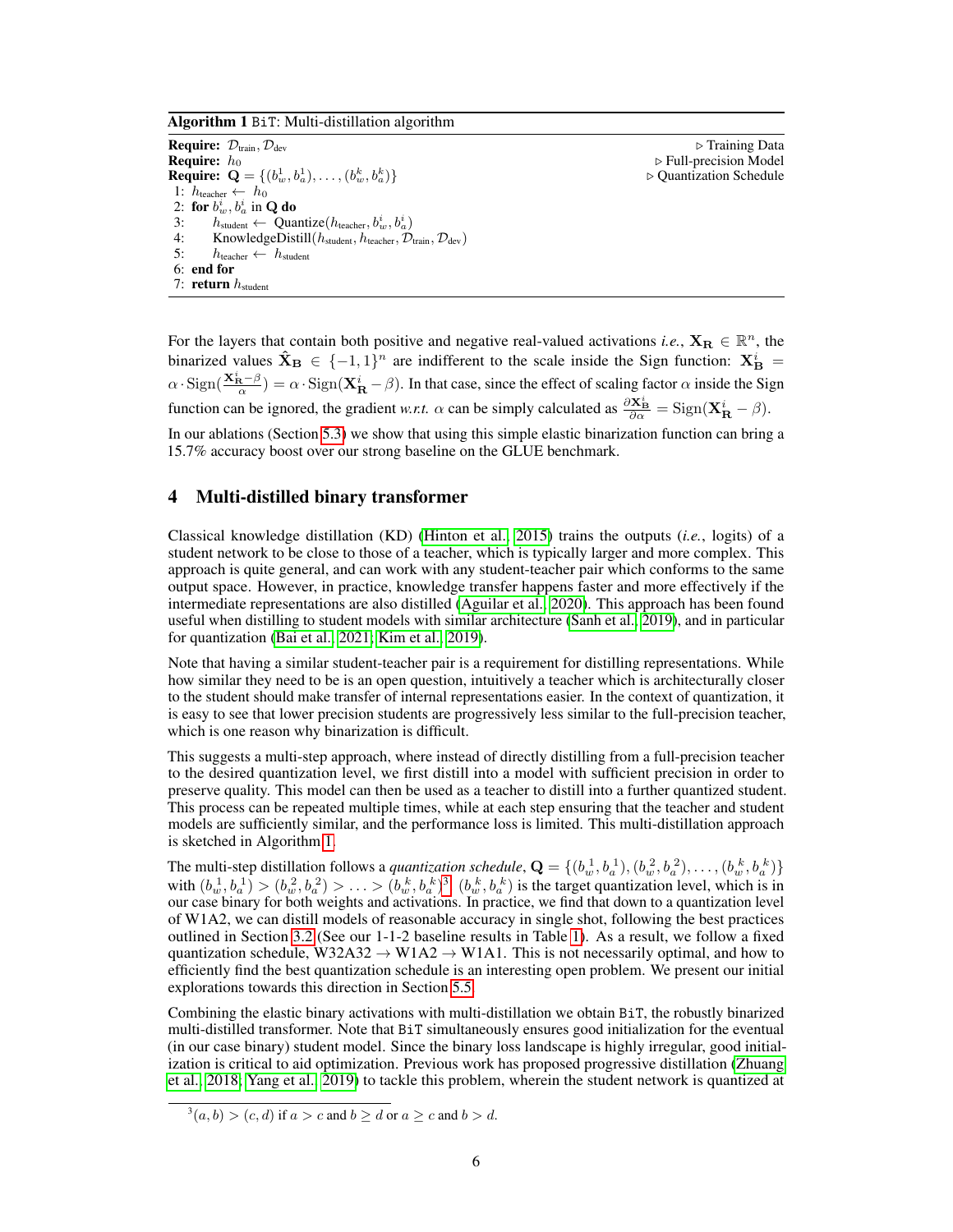<span id="page-6-0"></span>Table 1: Comparison of BERT quantization methods on the GLUE dev set. The E-W-A notation refers to the quantization level of embeddings, weights and activations. ‡ denotes distilling binary models using full-precision teacher without using multi-distill technique in Section [4.](#page-5-0) \*Data augmentation is not needed for MNLI, QNLI, therefore results in the data augmentation section are identical to that without data augmentation for these datasets.

| Quant                     | #Bits       | $\overline{\text{Size}_{(MB)}}$ | $FLOPs$ <sub>(G)</sub> | $MNLI_{m/mm}$ | <b>QQP</b> | <b>QNLI</b>              | SST <sub>2</sub> | CoLA         | <b>STS-B</b>             | <b>MRPC</b> | <b>RTE</b> | Avg. |
|---------------------------|-------------|---------------------------------|------------------------|---------------|------------|--------------------------|------------------|--------------|--------------------------|-------------|------------|------|
| <b>BERT</b>               | 32-32-32    | 418                             | 22.5                   | 84.9/85.5     | 91.4       | 92.1                     | 93.2             | 59.7         | 90.1                     | 86.3        | 72.2       | 83.9 |
| Without data augmentation |             |                                 |                        |               |            |                          |                  |              |                          |             |            |      |
| O-BERT                    | $2 - 8 - 8$ | 43.0                            | 6.5                    | 76.6/77.0     |            |                          | 84.6             |              | $\overline{\phantom{0}}$ | 68.3        | 52.7       |      |
| <b>Q2BERT</b>             | $2 - 8 - 8$ | 43.0                            | 6.5                    | 47.2/47.3     | 67.0       | 61.3                     | 80.6             | $\Omega$     | 4.4                      | 68.4        | 52.7       | 47.7 |
| <b>TernaryBERT</b>        | $2 - 2 - 8$ | 28.0                            | 6.4                    | 83.3/83.3     | 90.1       | $\overline{\phantom{0}}$ | -                | 50.7         | $\overline{\phantom{0}}$ | 87.5        | 68.2       | -    |
| <b>BinaryBERT</b>         | $1 - 1 - 8$ | 16.5                            | 3.1                    | 84.2/84.7     | 91.2       | 91.5                     | 92.6             | 53.4         | 88.6                     | 85.5        | 72.2       | 82.7 |
| <b>BinaryBERT</b>         | $1 - 1 - 4$ | 16.5                            | 1.5                    | 83.9/84.2     | 91.2       | 90.9                     | 92.3             | 44.4         | 87.2                     | 83.3        | 65.3       | 79.9 |
| <b>BinaryBERT</b>         | $1 - 1 - 2$ | 16.5                            | 0.8                    | 62.7/63.9     | 79.9       | 52.6                     | 82.5             | 14.6         | 6.5                      | 68.3        | 52.7       | 53.7 |
| <b>BinaryBERT</b>         | $1 - 1 - 1$ | 16.5                            | 0.4                    | 35.6/35.3     | 66.2       | 51.5                     | 53.2             | $\mathbf{0}$ | 6.1                      | 68.3        | 52.7       | 41.0 |
| <b>BiBERT</b>             | $1 - 1 - 1$ | 13.4                            | 0.4                    | 66.1/67.5     | 84.8       | 72.6                     | 88.7             | 25.4         | 33.6                     | 72.5        | 57.4       | 63.2 |
| BiT İ                     | $1 - 1 - 4$ | 13.4                            | Ϊ3                     | 83.6/84.4     | 87.8       | 91.3                     | 91.5             | 42.0         | 86.3                     | 86.8        | 66.4       | 79.5 |
| BiT İ                     | $1 - 1 - 2$ | 13.4                            | 0.8                    | 82.1/82.5     | 87.1       | 89.3                     | 90.8             | 32.1         | 82.2                     | 78.4        | 58.1       | 75.0 |
| BiT İ                     | $1 - 1 - 1$ | 13.4                            | 0.4                    | 77.1/77.5     | 82.9       | 85.7                     | 87.7             | 25.1         | 71.1                     | 79.7        | 58.8       | 71.0 |
| BiT                       | $1 - 1 - 1$ | 13.4                            | 0.4                    | 79.5/79.4     | 85.4       | 86.4                     | 89.9             | 32.9         | 72.0                     | 79.9        | 62.1       | 73.5 |
| With data augmentation    |             |                                 |                        |               |            |                          |                  |              |                          |             |            |      |
| TernaryBERT               | $2 - 2 - 8$ | 28.0                            | 6.4                    | 83.3/83.3*    | $90.1*$    | 90.0                     | 92.9             | 47.8         | 84.3                     | 82.6        | 68.4       | 80.3 |
| BinaryBERT                | $1 - 1 - 8$ | 16.5                            | 3.1                    | 84.2/84.7*    | $91.2*$    | 91.6                     | 93.2             | 55.5         | 89.2                     | 86.0        | 74.0       | 83.3 |
| <b>BinaryBERT</b>         | $1 - 1 - 4$ | 16.5                            | 1.5                    | 83.9/84.2*    | $91.2*$    | 91.4                     | 93.7             | 53.3         | 88.6                     | 86.0        | 71.5       | 82.6 |
| <b>BinaryBERT</b>         | $1 - 1 - 2$ | 16.5                            | 0.8                    | 62.7/63.9*    | 79.9*      | 51.0                     | 89.6             | 33.0         | 11.4                     | 71.0        | 55.9       | 57.6 |
| <b>BinaryBERT</b>         | $1 - 1 - 1$ | 16.5                            | 0.4                    | 35.6/35.3*    | $66.2*$    | 66.1                     | 78.3             | 7.3          | 22.1                     | 69.3        | 57.7       | 48.7 |
| <b>BiBERT</b>             | $1 - 1 - 1$ | 13.4                            | 0.4                    | 66.1/67.5*    | 84.8*      | 76.0                     | 90.9             | 37.8         | 56.7                     | 78.8        | 61.0       | 68.8 |
| BiT İ                     | $1-1-2$     | 13.4                            | 0.8                    | 82.1/82.5*    | $87.1*$    | 88.8                     | 92.5             | 43.2         | 86.3                     | 90.4        | 72.9       | 80.4 |
| BiT İ                     | $1 - 1 - 1$ | 13.4                            | 0.4                    | 77.1/77.5*    | $82.9*$    | 85.0                     | 91.5             | 32.0         | 84.1                     | 88.0        | 67.5       | 76.0 |
| BiT                       | $1 - 1 - 1$ | 13.4                            | 0.4                    | 79.5/79.4*    | $85.4*$    | 86.5                     | 92.3             | 38.2         | 84.2                     | 88.0        | 69.7       | 78.0 |

increasing severity as the training progresses. However, this method does not prevent the student network from drifting away from the teacher, which is always the full-precision model. We compare to progressive distillation in Section [A.1.](#page-12-1)

# 5 Main results

We follow recent work [\(Bai et al., 2021;](#page-9-4) [Qin et al., 2021\)](#page-10-7) in adopting the experimental setting of [Devlin et al.](#page-9-9) [\(2018\)](#page-9-9), and use the pre-trained BERT-base as our full-precision baseline. We evaluate on GLUE [\(Wang et al., 2019\)](#page-11-3), a varied set of language understanding tasks (see Section [A.2](#page-12-2) for a full list), as well as SQuAD (v1.1) [\(Rajpurkar et al., 2016\)](#page-11-7), a popular machine reading comprehension dataset.

# 5.1 GLUE results

Our main results on the GLUE benchmarks are presented in Table [1.](#page-6-0) In the setting without data augmentation, where we only use the original training samples for knowledge distillation, we are able to reduce the gap to the full precision baseline by 49.8%, *i.e.*, from 20.7 in [\(Qin et al., 2021\)](#page-10-7) to 10.4 points. We also see that our baseline models with elastic activation binarization already improve previous SoTA by large margins.

In the binary weight setting (4-bit activations), we can match or outperform [Bai et al.](#page-9-4) [\(2021\)](#page-9-4) without the need for pre-training half-width models and subsequently splitting weights. This result should make binary weight models much easier to implement and deploy.

We also set a new state of the art for binary weight 2-bit activation (W1A2) models, with only a 3.5 point degradation compared to the full-precision baseline (using data augmentation). While not as efficient as binary, 2-bit arithmetic can also be performed without multiplications, making it a good efficient alternative in applications where the performance cost of going to fully binary is significant.

# 5.1.1 Data augmentation

From Table [1,](#page-6-0) it can be observed that the datasets with small training sets still have a large gap from the full-precision baseline. As a result, we employ data augmentation heuristics (following the exact setup in [Zhang et al.](#page-11-8) [\(2020\)](#page-11-8)) on the datasets with small training sets (all except MNLI, QNLI) to take better advantage of our model's strong representational capability. This further reduces the quantization gap, with our models eventually trailing the full-precision model by only 5.9 points on average on the GLUE benchmark.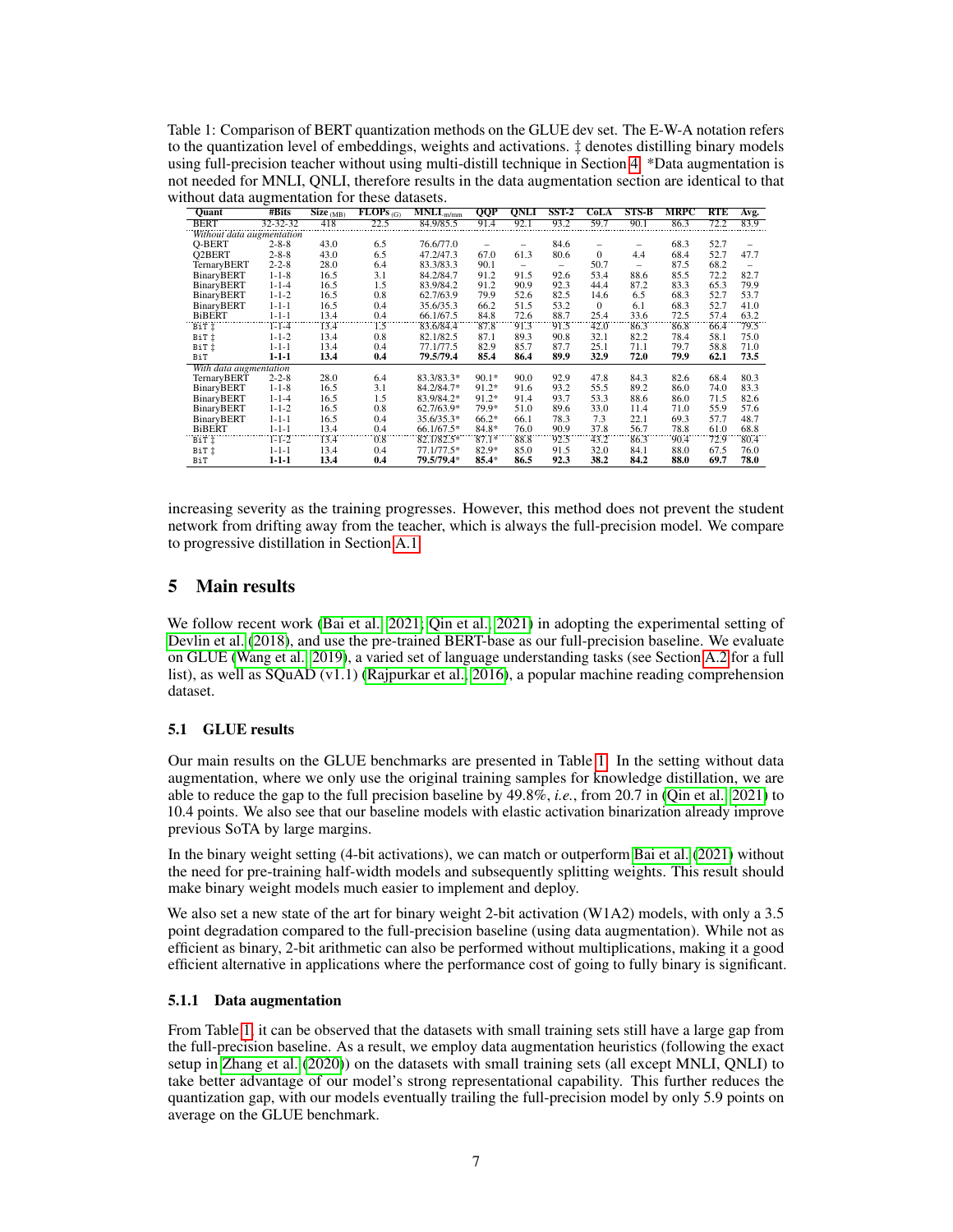|   | ()uant                                                  | $MNLI_{\text{mm}}$ | OOP  |      | $SST-2$ | CoLA | STS-B | <b>MRPC</b> | RTE  | Avg. |
|---|---------------------------------------------------------|--------------------|------|------|---------|------|-------|-------------|------|------|
|   | <b>BERT</b> hase                                        | 84.9/85.5          | 91.4 | 92.1 | 93.2    | 59.7 | 90.1  | 86.3        | 72.2 | 83.9 |
|   | <b>BiBERT</b> Baseline                                  | 45.8/47.0          | 73.2 | 66.4 | 77.6    | 11.7 | 7.6   | 70.2        | 54.1 | 50.4 |
|   | <b>BiBERT</b>                                           | 66.1/67.5          | 84.8 | 72.6 | 88.7    | 25.4 | 33.6  | 72.5        | 57.4 | 63.2 |
| 4 | BinaryBERT (Our implementation)                         | 36.2/35.9          | 59.6 | 52.4 | 65.6    | 93   | 19.8  | 69.9        | 52.7 | 45.7 |
|   | $+$ Our simplied KD                                     | 37.7/37.3          | 59.5 | 56.8 | 73.4    | 4.1  | 24.8  | 70.8        | 57.0 | 48.0 |
|   | + Our two-set binarization (Strong Baseline)            | 57.4/59.1          | 68.3 | 64.7 | 81.0    | 18.2 | 24.7  | 71.8        | 56.7 | 55.3 |
|   | $+$ Elastic binarization (B <sub>i</sub> T $\ddagger$ ) | 77.1/77.5          | 82.9 | 85.7 | 87.7    | 25.1 | 71.1  | 79.7        | 58.8 | 71.0 |
|   | + Multi-Distillation (BiT)                              | 79.5/79.4          | 85.4 | 86.4 | 89.9    | 32.9 | 72.0  | 79.9        | 62.1 | 73.5 |

<span id="page-7-3"></span>Table 2: Ablation study on the effects of each component on GLUE dataset without data augmentation.

#### 5.2 SQuAD results

We also evaluate on the popular machine reading comprehension (MRC) dataset from [Rajpurkar](#page-11-7) [et al.](#page-11-7) [\(2016\)](#page-11-7). We compare to our own implementation of the MRC task on top of the BiBERT codebase, since SQuAD results are not reported in that work. We also show results using the BinaryBERT codebase, without using weight splitting. The results (Table [3\)](#page-7-2) show that this task is significantly harder than most document classification benchmarks in GLUE, and previ<span id="page-7-2"></span>Table 3: Comparison of BERT quantization methods on SQuADv1.1 dev set. Metrics are exact match and F1 score.

| <b>Ouant</b>                           | #Bits          | $\overline{\text{SQu}}$ ADv1.1 $_{EM/F1}$ |
|----------------------------------------|----------------|-------------------------------------------|
| $\overline{\text{BERT}}_{\text{base}}$ | $32 - 32 - 32$ | 82.6/89.7                                 |
| <b>BinaryBERT</b>                      | $1 - 1 - 4$    | 77.9/85.8                                 |
| <b>BinaryBERT</b>                      | $1 - 1 - 2$    | 72.3/81.8                                 |
| BinaryBERT                             | $1 - 1 - 1$    | 1.5/8.2                                   |
| <b>BiBERT</b>                          | $1 - 1 - 1$    | 8.5/18.9                                  |
| BiT                                    | $1 - 1 - 1$    | 63.1/74.9                                 |

ous binarization methods fail to achieve any meaningful level of performance. BiT does much better, but still trails the 32-bit baseline by 14.8 points in F1. We conclude that despite the improvements we have demonstrated on the GLUE benchmark, binarizing transformer models accurately is far from a solved problem in general.

# <span id="page-7-0"></span>5.3 Ablations

We start from the basic binarization implementation from [Bai et al.](#page-9-4) [\(2021\)](#page-9-4), and add each of our contributions in sequence to get a better idea how each contributes to the performance. The results are shown in Table [2.](#page-7-3)

We start by removing attention distillation (Section [3.2\)](#page-4-0), which results in a 2.3% improvement (row 5 vs. 4). Then switching to our two-set binarization (Section [3.1\)](#page-2-1), which binarizes the attention scores differently than the feed-forward activations, which gives an additional 7.3% boost (row 6). This results in a much stronger baseline than what was used in prior works (row 2).

Moving from fixed to elastic binarization (Section [3.3\)](#page-4-1) proves hugely important, pushing the average accuracy to 71.0% (row 7) from only 55.3% (row 6). Note that this model already outperforms the current state-of-the-art (row 3) by 7.8% points. Finally, we add multi-step distillation (Section [4\)](#page-5-0), which adds another 2.5 points, reaching the final accuracy of 73.5% on the GLUE benchmark.

#### 5.4 Learned parameter visualization

We visualize the optimized  $\alpha$  in the final BiT model. As we can see from Figure [2,](#page-7-4) the values of the  $\alpha$  parameters vary significantly from layer to layer, and have apparent patterns according to layer characteristics. For example, the attention layers need to distribute the attention to different entries, thus the scaling factor for the attentions are learned

<span id="page-7-4"></span>

Figure 2: The optimized scaling factor in BiT

to be small, while the scaling factors for the query and key outputs are usually larger. Note that the biggest  $\alpha$  value is 200 $\times$  of the smallest  $\alpha$ , suggesting the importance of learning  $\alpha$  dynamically.

# <span id="page-7-1"></span>5.5 Exploring multi-distillation paths

So far we have only considered the fixed quantization schedule, W32A32  $\rightarrow$  W1A2  $\rightarrow$  W1A1. This is motivated by early experiments showing that one-step distillation to W1A2 works reasonably well.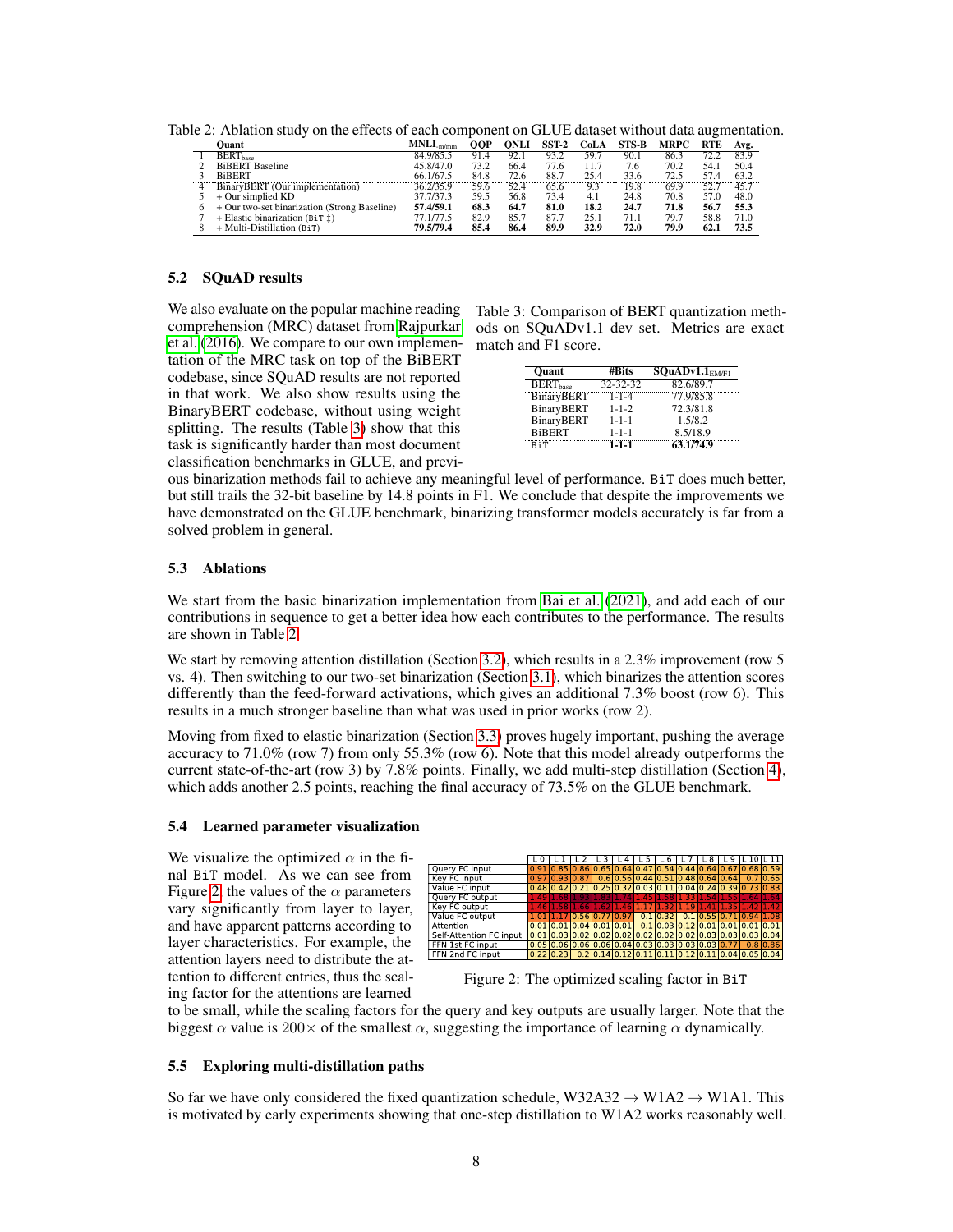We explored other optimal schedules, such as distilling to W1A8 resulted in a higher accuracy model, thus a better teacher to distill down to the eventual W1A1 student. This suggests a trade-off between the quality of the intermediate model, vs. the closeness to the target quantization level.

Figure [3,](#page-8-0) illustrates this trade-off. We can see that two-step distillation improves over one-step in every case. While higher precision intermediate models are better as expected, it is better to use a lower precision teacher in the last step since it makes the learning task for the binary student model easier. The closeness to the target quantization is favored despite the lower accuracy of teacher model.

It is of course possible, though more cumbersome, to perform more than two distillation steps. We also experiment with a three-step schedule, W32A32  $\rightarrow$  W1A4  $\rightarrow$  W1A2  $\rightarrow$ W1A1, which is plotted in the same figure (dashed line). We find that this particular 3 step schedule does not improve over the 2-step

<span id="page-8-0"></span>

Figure 3: MNLI-m accuracy on various distillation paths. Each curve represents the sequence of models on a particular quantization schedule.

schedule W32A32  $\rightarrow$  W1A2  $\rightarrow$  W1A1. While this result does not preclude existence of other more optimal schedules, we hypothesize that this is unlikely.

# 6 Related work

Convolutional neural network quantization Neural network quantization is a practical tool for compressing model size and reduce storage [\(Hubara et al., 2017\)](#page-10-14). Quantization for convolutional neural networks has been studied both in the uniform quantization [\(Choi et al., 2018;](#page-9-8) [Zhou et al.,](#page-11-4) [2016;](#page-11-4) [Gong et al., 2019\)](#page-9-10) and non-uniform quantization [\(Zhang et al., 2018;](#page-11-9) [Miyashita et al., 2016;](#page-10-15) [Li et al., 2020\)](#page-10-16) settings. The quantization level has been progressively increased, from 8-bit [\(Wang](#page-11-10) [et al., 2018;](#page-11-10) [Zhu et al., 2020\)](#page-12-3) to 4-bit [\(Jung et al., 2019;](#page-10-17) [Esser et al., 2019\)](#page-9-11) and finally to the extreme 1-bit case [\(Courbariaux et al., 2016;](#page-9-3) [Rastegari et al., 2016;](#page-11-2) [Liu et al., 2018;](#page-10-4) [Martinez et al., 2020\)](#page-10-6).

**Transformer quantization** Compared to the CNNs, transformers with attention layers are naturally more challenging to quantize [\(Bondarenko et al., 2021\)](#page-9-12). Previous research mainly focused on 8-bit quantization [\(Zafrir et al., 2019;](#page-11-11) [Fan et al., 2020\)](#page-9-13) or 4-bit quantization [\(Shen et al., 2020;](#page-11-12) [Zadeh](#page-11-13) [et al., 2020\)](#page-11-13). Extremely low-bit quantization for transformers has only been attempted very recently. TernaryBERT [\(Zhang et al., 2020\)](#page-11-8) proposed to ternarize the full-precision weights of a fine-tuned BERT model. As a follow-up to TernaryBERT, weight binarization was proposed in [Bai et al.](#page-9-4) [\(2021\)](#page-9-4). Here, the network is trained by first training a ternary half-sized model, which is used as initialization. Then a weight-splitting step results in a full-sized binarized model, which is further fine-tuned in a subsequent distillation step. Binarizing both weight and activations in a transformer has proved to be challenging. BiBERT [\(Qin et al., 2021\)](#page-10-7) made the first attempt in this direction with limited success. Their model performed 20% worse than a real-valued baseline on the GLUE benchmark [\(Wang et al.,](#page-11-3) [2019\)](#page-11-3), which even underperforms the original LSTM baselines.

# 7 Conclusion

Large pre-trained transformers have transformed NLP and are positioned to serve as the backbone for all AI models. In this work, we presented the first successful demonstration of a fully binary pre-trained transformer model. While our approach is general and can be applied to any transformer, we have limited our evaluation to BERT-based models on the GLUE and SQuAD benchmarks. It remains to be seen how our conclusions will hold when applied to the wide variety of pre-trained transformer models which have gained popularity in recent years, from small mobile models, to gigantic ones with hundreds of billions of parameters. It will also be interesting to see the performance of the approach on different domains (such as image and speech processing) and tasks (such as text and image generation). Demonstrating the generality of this approach in a wider setting should significantly widen its impact, therefore we identify this as an important future direction.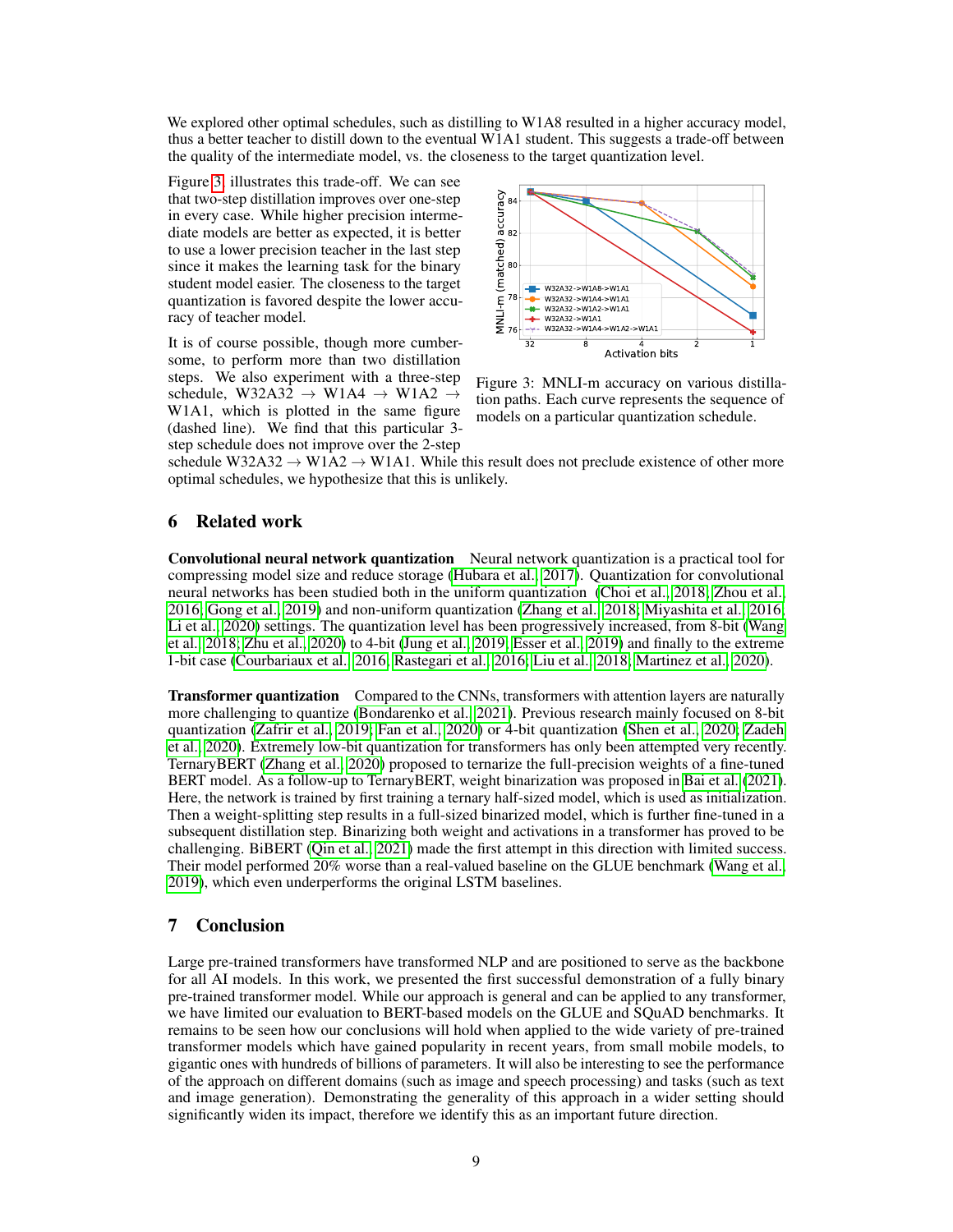# **References**

- <span id="page-9-7"></span>Gustavo Aguilar, Yuan Ling, Yu Zhang, Benjamin Yao, Xing Fan, and Chenlei Guo. Knowledge distillation from internal representations. In *Proceedings of the AAAI Conference on Artificial Intelligence*, volume 34, pp. 7350–7357, 2020.
- <span id="page-9-4"></span>Haoli Bai, Wei Zhang, Lu Hou, Lifeng Shang, Jin Jin, Xin Jiang, Qun Liu, Michael R Lyu, and Irwin King. Binarybert: Pushing the limit of bert quantization. In *ACL/IJCNLP (1)*, 2021.
- <span id="page-9-5"></span>Yoshua Bengio, Nicholas Léonard, and Aaron Courville. Estimating or propagating gradients through stochastic neurons for conditional computation. *arXiv preprint arXiv:1308.3432*, 2013.
- <span id="page-9-17"></span>Luisa Bentivogli, Peter Clark, Ido Dagan, and Danilo Giampiccolo. The fifth pascal recognizing textual entailment challenge. In *TAC*, 2009.
- <span id="page-9-12"></span>Yelysei Bondarenko, Markus Nagel, and Tijmen Blankevoort. Understanding and overcoming the challenges of efficient transformer quantization. In *Proceedings of the 2021 Conference on Empirical Methods in Natural Language Processing*, pp. 7947–7969, 2021.
- <span id="page-9-6"></span>John Bridle. Training stochastic model recognition algorithms as networks can lead to maximum mutual information estimation of parameters. *Advances in neural information processing systems*, 2, 1989.
- <span id="page-9-1"></span>Tom Brown, Benjamin Mann, Nick Ryder, Melanie Subbiah, Jared D Kaplan, Prafulla Dhariwal, Arvind Neelakantan, Pranav Shyam, Girish Sastry, Amanda Askell, et al. Language models are few-shot learners. *Advances in neural information processing systems*, 33:1877–1901, 2020.
- <span id="page-9-15"></span>Daniel Cer, Mona Diab, Eneko Agirre, Inigo Lopez-Gazpio, and Lucia Specia. Semeval-2017 task 1: Semantic textual similarity-multilingual and cross-lingual focused evaluation. *arXiv preprint arXiv:1708.00055*, 2017.
- <span id="page-9-14"></span>Zihan Chen, Hongbo Zhang, Xiaoji Zhang, and Leqi Zhao. Quora question pairs. *University of Waterloo*, pp. 1–7, 2018.
- <span id="page-9-8"></span>Jungwook Choi, Zhuo Wang, Swagath Venkataramani, et al. Pact: Parameterized clipping activation for quantized neural networks. *arXiv e-prints*, pp. arXiv–1805, 2018.
- <span id="page-9-3"></span>Matthieu Courbariaux, Itay Hubara, Daniel Soudry, Ran El-Yaniv, and Yoshua Bengio. Binarized neural networks: Training deep neural networks with weights and activations constrained to+ 1 or-1. *arXiv preprint arXiv:1602.02830*, 2016.
- <span id="page-9-9"></span>Jacob Devlin, Ming-Wei Chang, Kenton Lee, and Kristina Toutanova. Bert: Pre-training of deep bidirectional transformers for language understanding. *arXiv preprint arXiv:1810.04805*, 2018.
- <span id="page-9-0"></span>Jacob Devlin, Ming-Wei Chang, Kenton Lee, and Kristina Toutanova. Bert: Pre-training of deep bidirectional transformers for language understanding. In *NAACL-HLT (1)*, 2019.
- <span id="page-9-16"></span>Bill Dolan and Chris Brockett. Automatically constructing a corpus of sentential paraphrases. In *Third International Workshop on Paraphrasing (IWP2005)*, 2005.
- <span id="page-9-11"></span>Steven K Esser, Jeffrey L McKinstry, Deepika Bablani, Rathinakumar Appuswamy, and Dharmendra S Modha. Learned step size quantization. In *International Conference on Learning Representations*, 2019.
- <span id="page-9-13"></span>Angela Fan, Pierre Stock, Benjamin Graham, Edouard Grave, Rémi Gribonval, Herve Jegou, and Armand Joulin. Training with quantization noise for extreme model compression. *arXiv preprint arXiv:2004.07320*, 2020.
- <span id="page-9-2"></span>Amir Gholami, Sehoon Kim, Zhen Dong, Zhewei Yao, Michael W Mahoney, and Kurt Keutzer. A survey of quantization methods for efficient neural network inference. *arXiv preprint arXiv:2103.13630*, 2021.
- <span id="page-9-10"></span>Ruihao Gong, Xianglong Liu, Shenghu Jiang, Tianxiang Li, Peng Hu, Jiazhen Lin, Fengwei Yu, and Junjie Yan. Differentiable soft quantization: Bridging full-precision and low-bit neural networks. In *Proceedings of the IEEE/CVF International Conference on Computer Vision*, pp. 4852–4861, 2019.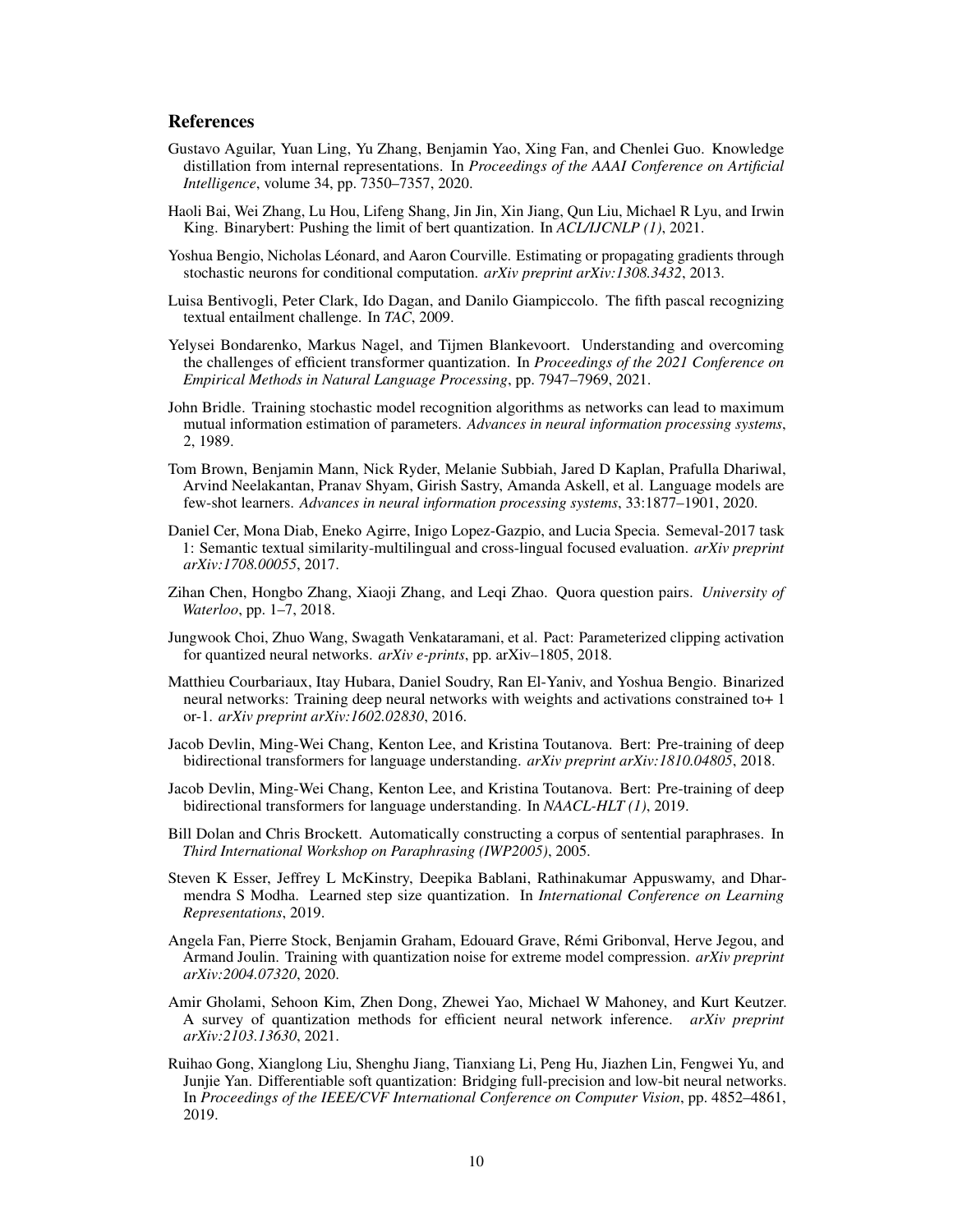- <span id="page-10-9"></span>Jun Han and Claudio Moraga. The influence of the sigmoid function parameters on the speed of backpropagation learning. In *International workshop on artificial neural networks*, pp. 195–201. Springer, 1995.
- <span id="page-10-10"></span>Dan Hendrycks and Kevin Gimpel. Gaussian error linear units (gelus). *arXiv preprint arXiv:1606.08415*, 2016.
- <span id="page-10-8"></span>Geoffrey Hinton, Oriol Vinyals, Jeff Dean, et al. Distilling the knowledge in a neural network. *arXiv preprint arXiv:1503.02531*, 2(7), 2015.
- <span id="page-10-14"></span>Itay Hubara, Matthieu Courbariaux, Daniel Soudry, Ran El-Yaniv, and Yoshua Bengio. Quantized neural networks: Training neural networks with low precision weights and activations. *The Journal of Machine Learning Research*, 18(1):6869–6898, 2017.
- <span id="page-10-17"></span>Sangil Jung, Changyong Son, Seohyung Lee, Jinwoo Son, Jae-Joon Han, Youngjun Kwak, Sung Ju Hwang, and Changkyu Choi. Learning to quantize deep networks by optimizing quantization intervals with task loss. In *Proceedings of the IEEE/CVF Conference on Computer Vision and Pattern Recognition*, pp. 4350–4359, 2019.
- <span id="page-10-13"></span>Jangho Kim, Yash Bhalgat, Jinwon Lee, Chirag Patel, and Nojun Kwak. Qkd: Quantization-aware knowledge distillation. *arXiv preprint arXiv:1911.12491*, 2019.
- <span id="page-10-16"></span>Yuhang Li, Xin Dong, and Wei Wang. Additive powers-of-two quantization: An efficient non-uniform discretization for neural networks. In *International Conference on Learning Representations*, 2020.
- <span id="page-10-0"></span>Yinhan Liu, Myle Ott, Naman Goyal, Jingfei Du, Mandar Joshi, Danqi Chen, Omer Levy, Mike Lewis, Luke Zettlemoyer, and Veselin Stoyanov. Roberta: A robustly optimized bert pretraining approach. *arXiv preprint arXiv:1907.11692*, 2019.
- <span id="page-10-4"></span>Zechun Liu, Baoyuan Wu, Wenhan Luo, Xin Yang, Wei Liu, and Kwang-Ting Cheng. Bi-real net: Enhancing the performance of 1-bit cnns with improved representational capability and advanced training algorithm. In *Proceedings of the European conference on computer vision (ECCV)*, pp. 722–737, 2018.
- <span id="page-10-12"></span>Zechun Liu, Zhiqiang Shen, Marios Savvides, and Kwang-Ting Cheng. Reactnet: Towards precise binary neural network with generalized activation functions. In *European Conference on Computer Vision*, pp. 143–159. Springer, 2020.
- <span id="page-10-6"></span>Brais Martinez, Jing Yang, Adrian Bulat, and Georgios Tzimiropoulos. Training binary neural networks with real-to-binary convolutions. In *ICLR*, 2020.
- <span id="page-10-15"></span>Daisuke Miyashita, Edward H Lee, and Boris Murmann. Convolutional neural networks using logarithmic data representation. *arXiv preprint arXiv:1603.01025*, 2016.
- <span id="page-10-11"></span>Vinod Nair and Geoffrey E Hinton. Rectified linear units improve restricted boltzmann machines. In *Icml*, 2010.
- <span id="page-10-3"></span>Eriko Nurvitadhi, David Sheffield, Jaewoong Sim, Asit Mishra, Ganesh Venkatesh, and Debbie Marr. Accelerating binarized neural networks: Comparison of fpga, cpu, gpu, and asic. In *2016 International Conference on Field-Programmable Technology (FPT)*, pp. 77–84. IEEE, 2016.
- <span id="page-10-5"></span>Haotong Qin, Ruihao Gong, Xianglong Liu, Mingzhu Shen, Ziran Wei, Fengwei Yu, and Jingkuan Song. Forward and backward information retention for accurate binary neural networks. In *CVPR*, 2020.
- <span id="page-10-7"></span>Haotong Qin, Yifu Ding, Mingyuan Zhang, YAN Qinghua, Aishan Liu, Qingqing Dang, Ziwei Liu, and Xianglong Liu. Bibert: Accurate fully binarized bert. In *International Conference on Learning Representations*, 2021.
- <span id="page-10-1"></span>Alec Radford, Karthik Narasimhan, Tim Salimans, and Ilya Sutskever. Improving language understanding by generative pre-training. 2018.
- <span id="page-10-2"></span>Alec Radford, Jeffrey Wu, Rewon Child, David Luan, Dario Amodei, Ilya Sutskever, et al. Language models are unsupervised multitask learners. *OpenAI blog*, 1(8):9, 2019.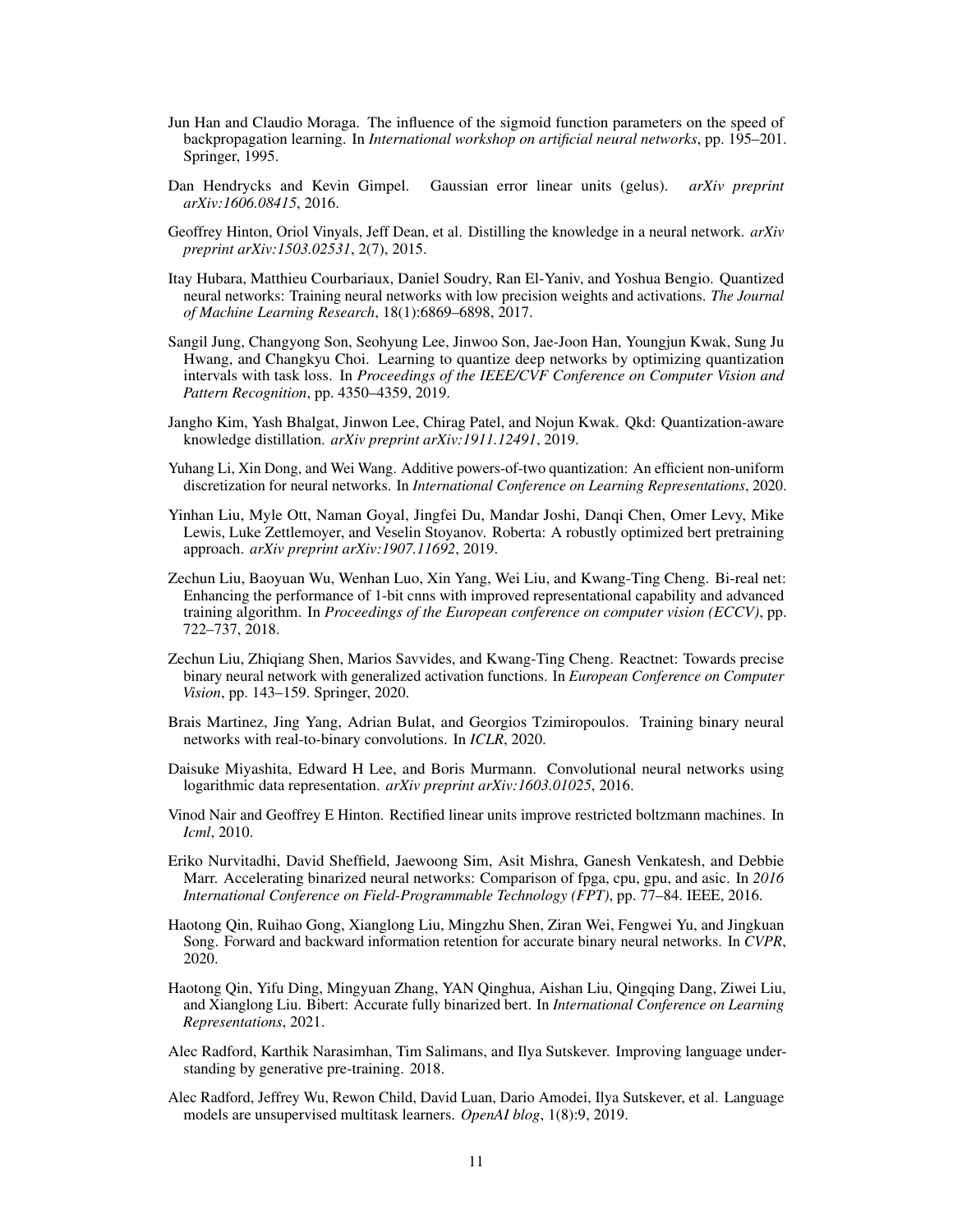- <span id="page-11-1"></span>Colin Raffel, Noam Shazeer, Adam Roberts, Katherine Lee, Sharan Narang, Michael Matena, Yanqi Zhou, Wei Li, and Peter J Liu. Exploring the limits of transfer learning with a unified text-to-text transformer. *Journal of Machine Learning Research*, 21:1–67, 2020.
- <span id="page-11-7"></span>Pranav Rajpurkar, Jian Zhang, Konstantin Lopyrev, and Percy Liang. Squad: 100, 000+ questions for machine comprehension of text. In *EMNLP*, 2016.
- <span id="page-11-2"></span>Mohammad Rastegari, Vicente Ordonez, Joseph Redmon, and Ali Farhadi. Xnor-net: Imagenet classification using binary convolutional neural networks. In *European conference on computer vision*, pp. 525–542. Springer, 2016.
- <span id="page-11-5"></span>Victor Sanh, Lysandre Debut, Julien Chaumond, and Thomas Wolf. Distilbert, a distilled version of bert: smaller, faster, cheaper and lighter. *arXiv preprint arXiv:1910.01108*, 2019.
- <span id="page-11-12"></span>Sheng Shen, Zhen Dong, Jiayu Ye, Linjian Ma, Zhewei Yao, Amir Gholami, Michael W Mahoney, and Kurt Keutzer. Q-bert: Hessian based ultra low precision quantization of bert. In *Proceedings of the AAAI Conference on Artificial Intelligence*, volume 34, pp. 8815–8821, 2020.
- <span id="page-11-15"></span>Richard Socher, Alex Perelygin, Jean Wu, Jason Chuang, Christopher D Manning, Andrew Y Ng, and Christopher Potts. Recursive deep models for semantic compositionality over a sentiment treebank. In *Proceedings of the 2013 conference on empirical methods in natural language processing*, pp. 1631–1642, 2013.
- <span id="page-11-0"></span>Ashish Vaswani, Noam Shazeer, Niki Parmar, Jakob Uszkoreit, Llion Jones, Aidan N Gomez, Łukasz Kaiser, and Illia Polosukhin. Attention is all you need. In *NeurIPS*, 2017.
- <span id="page-11-3"></span>Alex Wang, Amanpreet Singh, Julian Michael, Felix Hill, Omer Levy, and Samuel R Bowman. Glue: A multi-task benchmark and analysis platform for natural language understanding. In *International Conference on Learning Representations*, 2019.
- <span id="page-11-10"></span>Naigang Wang, Jungwook Choi, Daniel Brand, Chia-Yu Chen, and Kailash Gopalakrishnan. Training deep neural networks with 8-bit floating point numbers. *Advances in neural information processing systems*, 31, 2018.
- <span id="page-11-16"></span>Alex Warstadt, Amanpreet Singh, and Samuel R Bowman. Cola: The corpus of linguistic acceptability (with added annotations). 2019.
- <span id="page-11-14"></span>Adina Williams, Nikita Nangia, and Samuel R Bowman. The multi-genre nli corpus. 2018.
- <span id="page-11-6"></span>Yifan Yang, Qijing Huang, Bichen Wu, Tianjun Zhang, Liang Ma, Giulio Gambardella, Michaela Blott, Luciano Lavagno, Kees Vissers, John Wawrzynek, et al. Synetgy: Algorithm-hardware co-design for convnet accelerators on embedded fpgas. In *Proceedings of the 2019 ACM/SIGDA international symposium on field-programmable gate arrays*, pp. 23–32, 2019.
- <span id="page-11-13"></span>Ali Hadi Zadeh, Isak Edo, Omar Mohamed Awad, and Andreas Moshovos. Gobo: Quantizing attention-based nlp models for low latency and energy efficient inference. In *2020 53rd Annual IEEE/ACM International Symposium on Microarchitecture (MICRO)*, pp. 811–824. IEEE, 2020.
- <span id="page-11-11"></span>Ofir Zafrir, Guy Boudoukh, Peter Izsak, and Moshe Wasserblat. Q8bert: Quantized 8bit bert. In *2019 Fifth Workshop on Energy Efficient Machine Learning and Cognitive Computing-NeurIPS Edition (EMC2-NIPS)*, pp. 36–39. IEEE, 2019.
- <span id="page-11-9"></span>Dongqing Zhang, Jiaolong Yang, Dongqiangzi Ye, and Gang Hua. Lq-nets: Learned quantization for highly accurate and compact deep neural networks. In *Proceedings of the European conference on computer vision (ECCV)*, pp. 365–382, 2018.
- <span id="page-11-8"></span>Wei Zhang, Lu Hou, Yichun Yin, Lifeng Shang, Xiao Chen, Xin Jiang, and Qun Liu. Ternarybert: Distillation-aware ultra-low bit BERT. In Bonnie Webber, Trevor Cohn, Yulan He, and Yang Liu (eds.), *EMNLP*, 2020.
- <span id="page-11-4"></span>Shuchang Zhou, Yuxin Wu, Zekun Ni, Xinyu Zhou, He Wen, and Yuheng Zou. Dorefa-net: Training low bitwidth convolutional neural networks with low bitwidth gradients. *arXiv preprint arXiv:1606.06160*, 2016.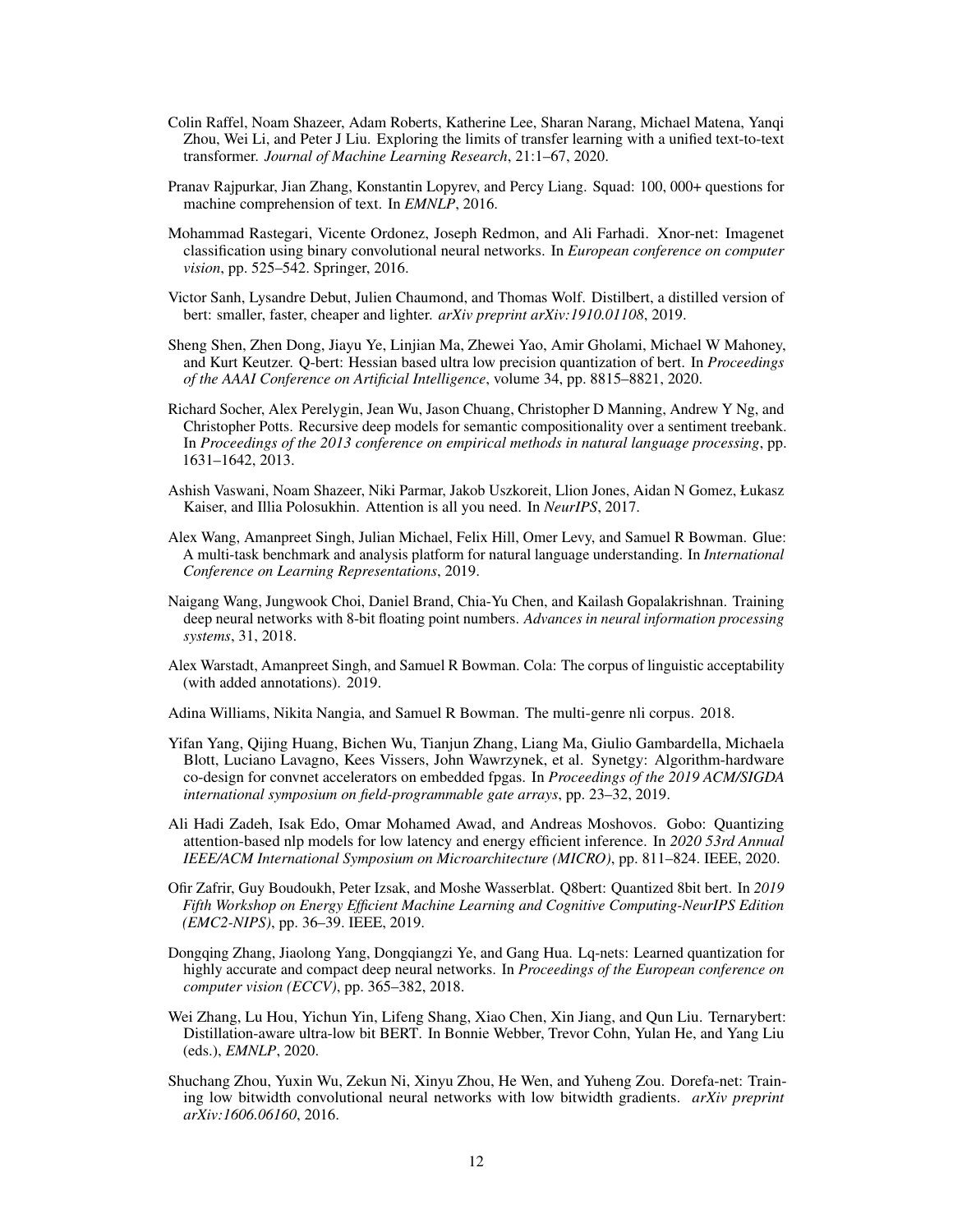- <span id="page-12-3"></span>Feng Zhu, Ruihao Gong, Fengwei Yu, Xianglong Liu, Yanfei Wang, Zhelong Li, Xiuqi Yang, and Junjie Yan. Towards unified int8 training for convolutional neural network. In *Proceedings of the IEEE/CVF Conference on Computer Vision and Pattern Recognition*, pp. 1969–1979, 2020.
- <span id="page-12-0"></span>Bohan Zhuang, Chunhua Shen, Mingkui Tan, Lingqiao Liu, and Ian Reid. Towards effective lowbitwidth convolutional neural networks. In *Proceedings of the IEEE conference on computer vision and pattern recognition*, pp. 7920–7928, 2018.

# A Appendix

# <span id="page-12-1"></span>A.1 BiT vs. Progressive Distillation

<span id="page-12-4"></span>Table 4: BiT vs. progressive distillation on selected GLUE tasks. Methods differ in the teacher model used and the model from which the student weights are initialized.

| <b>Method</b>                |             | Teacher Initialization MNLI <sub>m/mm</sub> QQP QNLI SST-2 CoLA STS-B MRPC RTE Avg. |                               |      |      |           |           |      |                     |           |  |
|------------------------------|-------------|-------------------------------------------------------------------------------------|-------------------------------|------|------|-----------|-----------|------|---------------------|-----------|--|
| BiBERT Distillation 32-32-32 |             | $32 - 32 - 32$                                                                      | 77.0/77.2 83.1 84.1 89.7 31.3 |      |      |           |           |      | 60.1 75.5 56.7 69.7 |           |  |
| Progressive                  | 32-32-32    | $1 - 1 - 2$                                                                         | 78.9/78.9                     | 850  | 86.4 | 89.6 30.5 |           | 75.1 | 81.1                | 60.6 73.4 |  |
| BiT                          | $1 - 1 - 2$ | $1 - 1 - 2$                                                                         | 79.5/79.4                     | 85.4 | 86.4 |           | 89.9 32.9 | 72.O | 79.9                | 62.1 73.5 |  |

Previous work has also recognized the importance of good initialization for binary model training, and proposed to perform distillation while progressively quantizing the student model [\(Zhuang et al.,](#page-12-0) [2018;](#page-12-0) [Yang et al., 2019\)](#page-11-6). Progressive distillation ensures a good initialization for the student model at each step. However, in this approach the teacher model is fixed to the full precision model, which does not address the problem of teacher-student gap. In Table [4](#page-12-4) we compare BiT to a comparable implementation of progressive distillation, using the same quantization schedule, W32A32  $\rightarrow$  W1A2  $\rightarrow$  W1A1, as ours. We keep the teacher model fixed, while re-initializing the student model from the latest quantized version at each step. We see that using a quantized teacher model is helpful, especially in the high-data regime. However, our method can lag behind progressive distillation for small datasets such as STS-B and MRPC.

# <span id="page-12-2"></span>A.2 Evaluation benchmarks

# A.2.1 GLUE

The GLUE benchmark [\(Wang et al., 2019\)](#page-11-3) includes the following datasets:

MNLI Multi-Genre Natural Language Inference is an entailment classification task [\(Williams et al.,](#page-11-14) [2018\)](#page-11-14). The goal is to predict whether a given sentence *entails*, *contradicts*, or is *neutral* with respect to another.

QQP Quora Question Pairs is a paraphrase detection task. The goal is to classify whether two given questions have the same meaning. The questions were sourced from the Quora question answering website [\(Chen et al., 2018\)](#page-9-14).

QNLI Question Natural Language Inference [\(Wang et al., 2019\)](#page-11-3) is a binary classification task which is derived from the Stanford Question Answering Dataset [\(Rajpurkar et al., 2016\)](#page-11-7). The task is to predict whether a sentence contains the answer to a given question.

SST-2 The Stanford Sentiment Treebank is a binary sentiment classification task, with content taken from movie reviews [\(Socher et al., 2013\)](#page-11-15).

CoLA The Corpus of Linguistic Acceptability is a corpus of English sentences, each with a binary label denoting whether the sentence is linguistically acceptable [\(Warstadt et al., 2019\)](#page-11-16).

STS-B The Semantic Textual Similarity Benchmark is a sentence pair classification task. The goal is to predict how similar the two sentences are in meaning, with scores ranging from 1 to 5 [\(Cer et al.,](#page-9-15) [2017\)](#page-9-15).